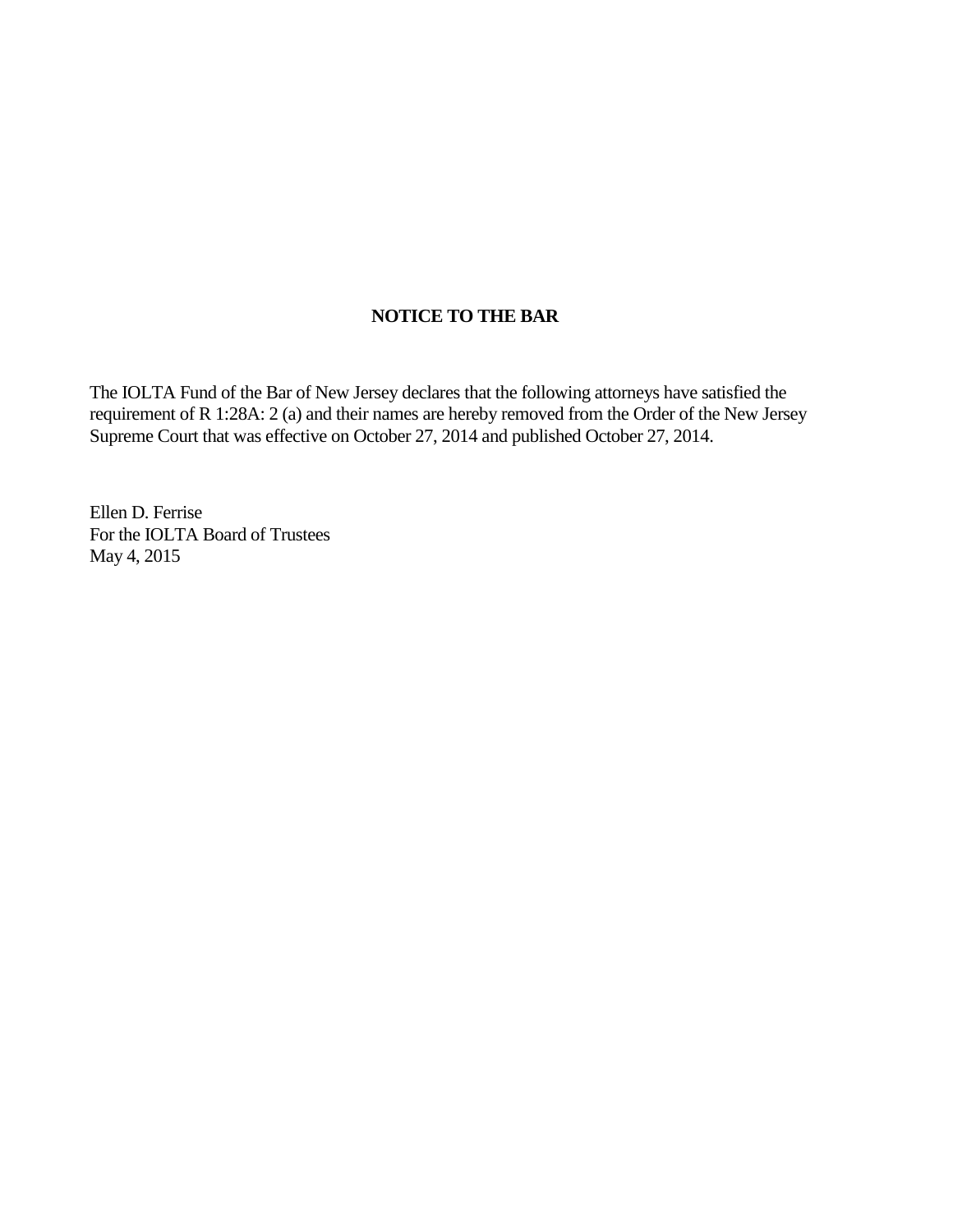## **Attorneys Now in Compliance with IOLTA Rule 1:28A for 2014**

| <b>Last Name</b> | <b>First Name</b> | <b>Middle Name</b> |              | <b>Suffix Year Admitted</b> |
|------------------|-------------------|--------------------|--------------|-----------------------------|
| Abrash           | Ann               |                    |              | 2008                        |
| Agnifilo         | Marc              | A.                 |              | 2006                        |
| Armenante        | Frank             | P.                 |              | 1972                        |
| Avedissian       | David             | A.                 |              | 1997                        |
| <b>Baker</b>     | Anita             |                    |              | 2002                        |
| Balzano          | Michael           | Thomas             |              | 2009                        |
| <b>Basner</b>    | Christopher       | J.                 |              | 2008                        |
| Berman           | Michael           | Alan               |              | 1991                        |
| Bernstein        | Michael           | Ira                |              | 1997                        |
| <b>Borsen</b>    | Andrew            | J.                 |              | 2006                        |
| <b>Bosley</b>    | Frank             | Thomas             |              | 2004                        |
| <b>Breslin</b>   | Michael           | Edward             |              | 1999                        |
| <b>Brooks</b>    | Frederic          | H.                 |              | 1982                        |
| Calle            | Grace             | Victoria           |              | 1998                        |
| Capriglione      | Scott             | Joseph             |              | 1988                        |
| Carmen           | Kathleen          | P.                 |              | 1987                        |
| Chiaravalloti    | Nicholas          | A.                 |              | 1998                        |
| Chin             | Kenneth           |                    |              | 1993                        |
| Colby            | Robert            | A.                 |              | 2011                        |
| Crockett         | Leressa           |                    |              | 2000                        |
| De Laurentis     | <b>Brian</b>      | Matthew            |              | 1993                        |
| Durst            | Thomas            | S.                 |              | 1999                        |
| Emslie           | John              | Joseph             |              | 2004                        |
| Erlichman        | <b>Neil</b>       |                    |              | 1998                        |
| Eskesen          | Frank             | N.                 |              | 1999                        |
| Falciani         | Angelo            | John               |              | 1985                        |
| Ferzetti         | John              | Anthony            |              | 1992                        |
| Fisher           | Laura             | M.                 |              | 2011                        |
| Fung             | Mark              | T.                 |              | 1994                        |
| Ganz             | David             | L.                 |              | 1985                        |
| Garber           | Michael           | David              |              | 1986                        |
| Garibian         | Christopher       | Leon               |              | 1997                        |
| Gazdzinski       | Eryk              | Anthony            |              | 1984                        |
| Gentlesk         | Michael           | Louis              | $\mathbf{I}$ | 1989                        |
| Goldman          | Lynne             | A.                 |              | 2012                        |
| Green            | Richard           | Edward             |              | 1997                        |
| Gromann          | Glenn             | Eric               |              | 1985                        |
| Hadley           | Oswin             | Ewert              |              | 1990                        |
| Hallenborg       | Mary Ann          |                    |              | 1989                        |
| Hendler          | Richard           | Michael            |              | 1988                        |
| Henry            | David             | James              |              | 2001                        |
| Holovacs         | Mary              | <b>Brianne</b>     |              | 1990                        |
| Huneke           | William           | L.                 |              | 1979                        |
| Jafar            | Maram             | M.                 |              | 2009                        |
| Jean Paul        | Jouliana          |                    |              | 2012                        |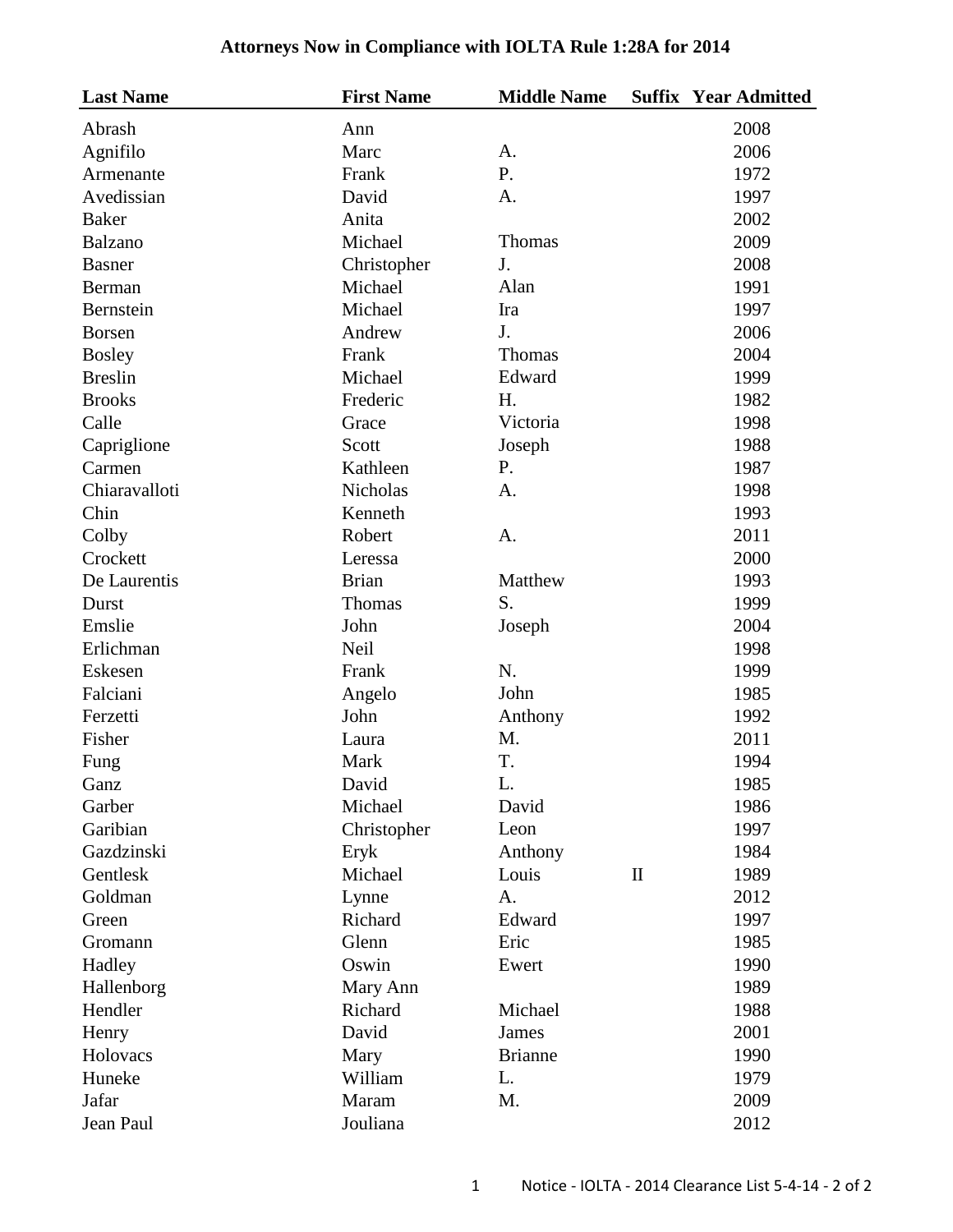## **Attorneys Now in Compliance with IOLTA Rule 1:28A for 2014**

| <b>Last Name</b> | <b>First Name</b> | <b>Middle Name</b> | <b>Suffix Year Admitted</b> |
|------------------|-------------------|--------------------|-----------------------------|
| Kelly            | Adam              |                    | 1999                        |
| Kim              | Daniel            | Donk-Min           | 1991                        |
| King             | Vivian            | <b>Sanks</b>       | 1986                        |
| Klear            | Jennifer          | A.                 | 2001                        |
| Korn             | Mark              | E.                 | 2000                        |
| Lankler          | Andrew            | M.                 | 1988                        |
| Leitman          | Jonathan          | L.                 | 2009                        |
| Levine           | Cari-Ann          | R.                 | 2003                        |
| Mackin           | William           |                    | 1988                        |
| Marder           | Jeffrey           |                    | 1984                        |
| Markel           | Adam              | D.                 | 1994                        |
| Markind          | Lloyd             | S.                 | 1989                        |
| Mazzarisi        | Leonard           | J.                 | 1985                        |
| McBain           | Anne              | Mariam             | 2001                        |
| McCann           | John              | Joseph             | 1998                        |
| McPherson        | Shevelle          |                    | 2001                        |
| Melli            | Kathleen          |                    | 2000                        |
| Minhas           | Kamaljit          | S.                 | 1983                        |
| Mintchwarner     | Natalie           | M.                 | 2002                        |
| Mitchell         | Aaron             | A.                 | 2008                        |
| Moore            | Lennon            |                    | 2004                        |
| Moriano          | Martin            | A.                 | 1974                        |
| Nadipuram        | Naveen            | M.                 | 2007                        |
| Nemon            | Jacob             | Hershel            | 2011                        |
| Nkama            | Jude              | Obasi              | 2002                        |
| Onaodowan        | Esere             |                    | 2006                        |
| Pakis            | Andrew            |                    | 1997                        |
| Park             | Thomas            | W.                 | 2011                        |
| Pearlstein       | Mark              | S.                 | 1988                        |
| Pepsny           | Richard           | J.                 | 1993                        |
| Perry            | Nathan            | Ross               | 1999                        |
| Poplaski         | Jason             | F.                 | 2001                        |
| Popovich         | William           | J.                 | 2011                        |
| Popovich         | William           | Julius             | 2007                        |
| Porter           | Stephen           | Mark               | 2007                        |
| Posner           | Cindy             | <b>B.</b>          | 1989                        |
| Poulin           | Anthony           | S.                 | 2008                        |
| Rago             | Louis             | P.                 | 1972                        |
| Rapaport         | Marc              | A.                 | 1992                        |
| Ravelo           | Michael           | P.                 | 2011                        |
| Reilly           | Timothy           | P.                 | 1982                        |
| Reimer           | Michael           | J.                 | 1973                        |
| Rondeau          | Eugene            | M.                 | 1982                        |
| Rosen            | Michael           | W.                 | 1985                        |
| Saper            | Jeffrey           | <b>B.</b>          | 1992                        |
|                  |                   |                    |                             |